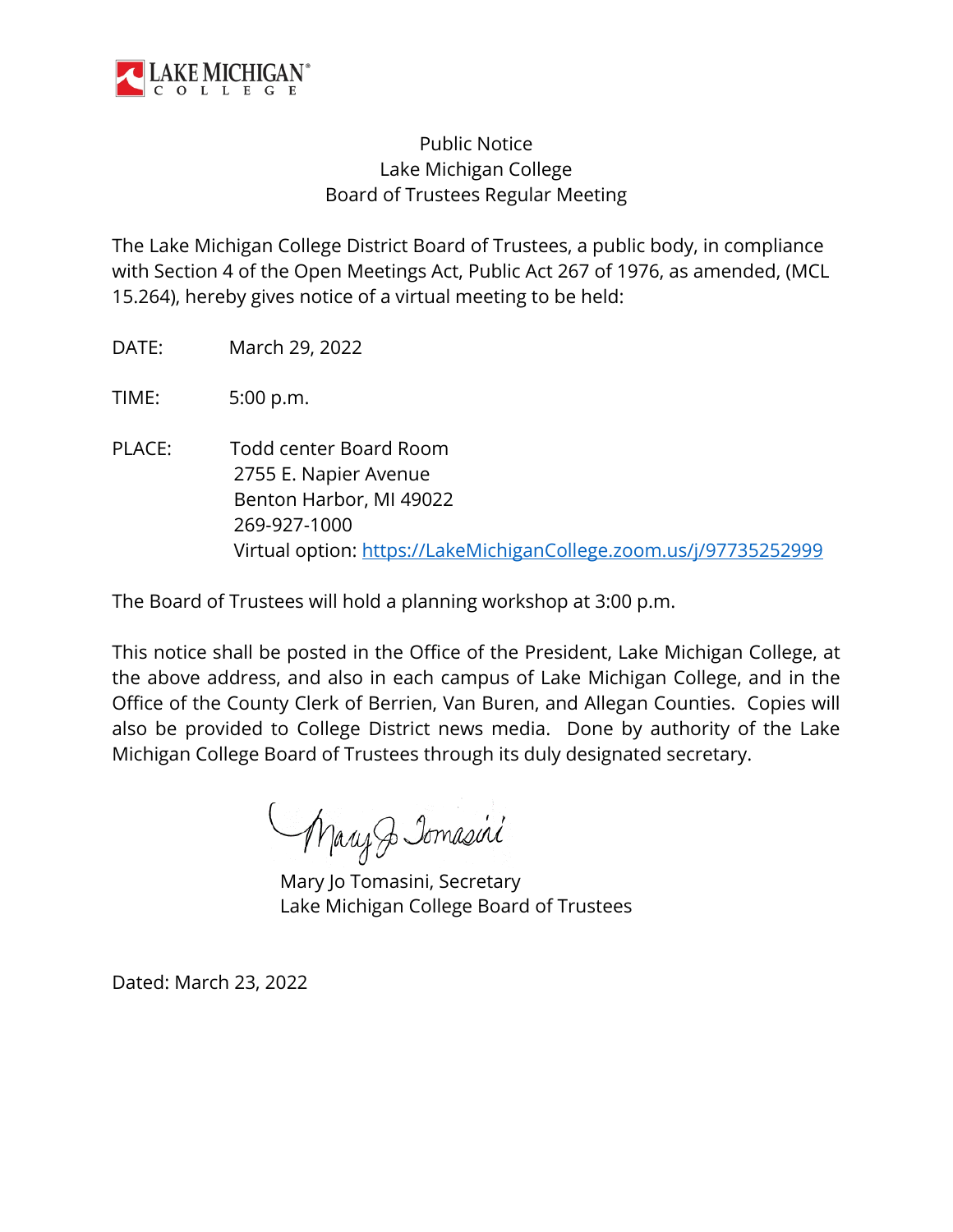

**Agenda**

Lake Michigan College Board of Trustees Regular Meeting Benton Harbor Campus Todd Center Virtual Option [https://LakeMichiganCollege.zoom.us/j/97735252999](https://lakemichigancollege.zoom.us/j/97735252999) March 29, 2022

| $\mathbf{I}$ . | Call to Order                                            |
|----------------|----------------------------------------------------------|
| II.            | Pledge of Allegiance                                     |
| III.           | Roll Call                                                |
| IV.            | Setting of the Agenda                                    |
| V.             | Minutes of the February 22, 2022 Board Meeting Committee |
| VI.            | Petitions and Communications from the Floor              |
| VII.           |                                                          |
| VIII.          | <b>Department Reports</b>                                |
|                |                                                          |
|                | i.                                                       |
|                |                                                          |
|                |                                                          |
|                | i.<br>Human Resources Report                             |
|                | ii.<br><b>February Financial Reports</b>                 |
| IX.            | Old Business                                             |
| Χ.             | New Business                                             |

<span id="page-1-0"></span>

| B. Chocolate and Confections- Certificate of Achievement Dr. Leslie Kellogg |  |
|-----------------------------------------------------------------------------|--|
|                                                                             |  |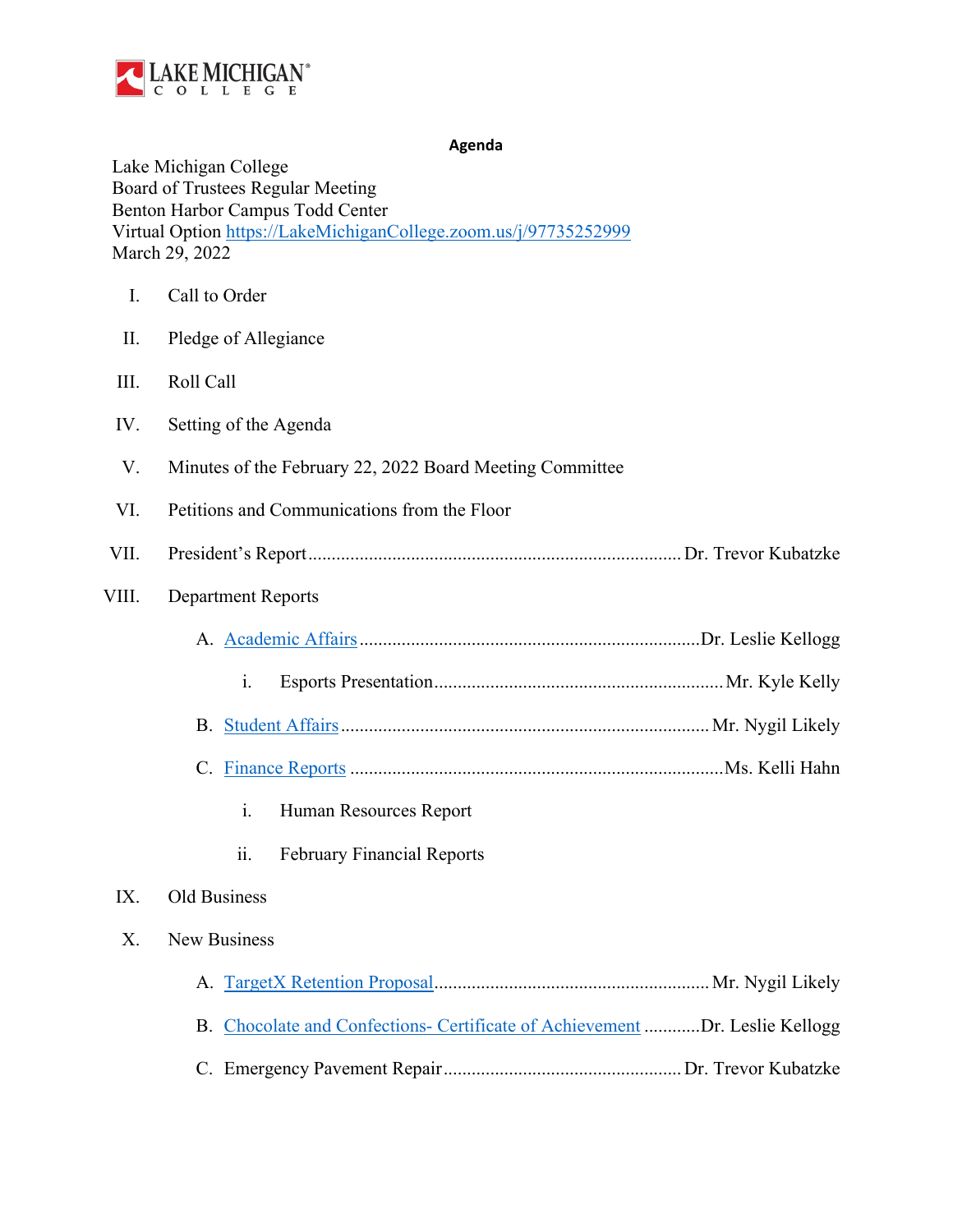

D. Policy to Delete

## E. Policies Second Read – for Approval

|  |  | i. Conflict of Interest - Employee  Ms. Kelli Hahn |
|--|--|----------------------------------------------------|
|--|--|----------------------------------------------------|

- ii. Intellectual / Proprietary Property Rights................. Ms. Kelli Hahn
- iii. Employee Classifications policy ................................ Ms. Kelli Hahn
- iv. Tuition Waiver Employees ..................................... Ms. Kelli Hahn
- v. Communicable Disease Employee.......................... Ms. Kelli Hahn
- vi. Attendance ..............................................................Mr. Nygil Likely
- vii. Class Registration.....................................................Mr. Nygil Likely
- viii. Student Complaint...................................................Mr. Nygil Likely
	- ix. International (F-1) Students Policy..............................Mr. Nygil Likely
	- x. Residency Policy ....................................................... Mr. Nygil Likely

## F. Policies first Read

| iii. Cameras and Recording Devices  Ms. Kelli Hahn         |  |
|------------------------------------------------------------|--|
|                                                            |  |
| v. Equipment, Facilities & Property Use Ms. Kelli Hahn     |  |
|                                                            |  |
|                                                            |  |
| viii. Student Accounts Receivable Policy  Mr. Nygil Likely |  |